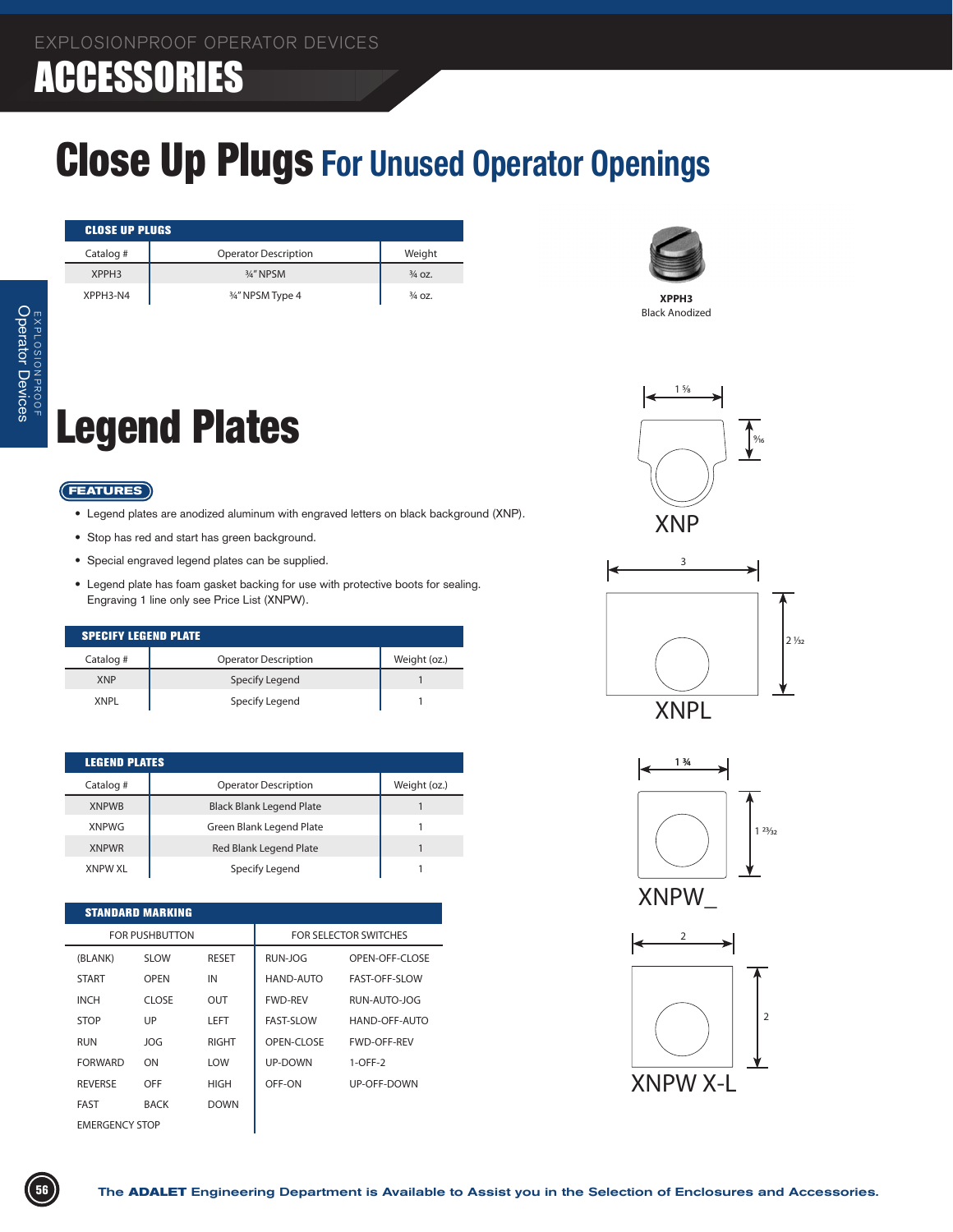## ACCESSORIES

### Pushbutton & Selector Switch Components

#### **FEATURES**

- • Operator locking caps and actuator devices can be adapted to existing explosion proof operators.
- • Simple installation requires removal of top cap and threading on the replacement unit.

| <b>PUSHBUTTON &amp; SELECTOR SWITCH</b> |                                                   |               |  |
|-----------------------------------------|---------------------------------------------------|---------------|--|
| Catalog #                               | Description                                       | Weight (lbs.) |  |
| <b>XHDPL</b>                            | Padlock Device for Dual Pushbutton                | $\frac{1}{4}$ |  |
| XHPI                                    | Padlock Device to activate Pushbutton (Not Shown) | $\frac{1}{4}$ |  |
| <b>XHSPI</b>                            | Padlock Device for Selector Switch (Not Shown)    | $\frac{1}{4}$ |  |
| XHPI G                                  | Padlockable Pushbutton Cover (Not Shown)          | 1⁄4           |  |



**XHDPL** Padlock Device for Dual Pushbutton

## Operator Protective Boots

#### **FEATURES**

- • Molded silicone rubber, protective boots for use with explosion proof operators in extremely wet-dirty locations. Makes operators suitable for NEMA 3, 4, 4X, 5, 7, 9, 12,13 application.
- • Boot and metal collar are an integral assembly available as a factory adder or a field replacement.
- Simple installation requires removal of existing cap and threading on the replacement.

| <b>PUSHBUTTON &amp; SELECTOR SWITCH</b> |                                  |               |  |
|-----------------------------------------|----------------------------------|---------------|--|
| Catalog #                               | Description                      | Weight (lbs.) |  |
| <b>XBB</b>                              | <b>Black Pushbutton Cap</b>      | 1 oz.         |  |
| <b>XBG</b>                              | Green Pushbutton Cap             | 1 oz.         |  |
| <b>XBR</b>                              | <b>Red Pushbutton Cap</b>        | 1 oz.         |  |
| <b>XBSB</b>                             | <b>Black Selector Switch Cap</b> | 1 oz.         |  |
| <b>XBSG</b>                             | Green Selector Switch Cap        | 1 oz.         |  |
| <b>XBSR</b>                             | Red Selector Switch Cap          | 1 oz.         |  |
| <b>XBPC</b>                             | Clear Pilot Light Pushbutton Cap | 1 oz.         |  |

NOTE To order as complete operator, add part # as suffix





XBSB XBB

Selector Switch Cap

**Pushbutton Cap**